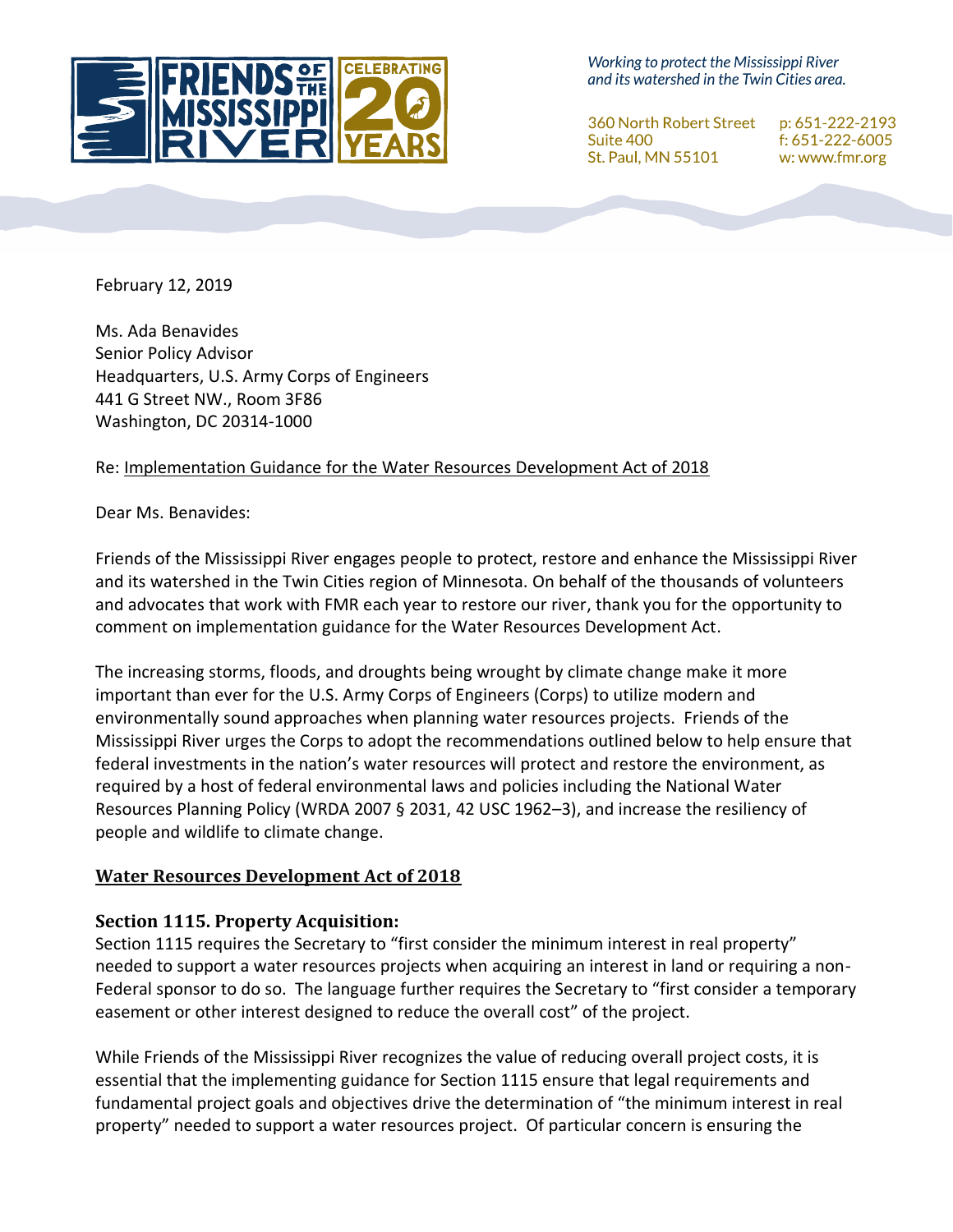appropriate assessment of the "minimum interest in real property" needed for mitigation and for lands and waters targeted for restoration or natural infrastructure.

Mitigation: Lands required for mitigation (and mitigation buffers) of permanent or long -term adverse impacts from water resources projects require use of a permanent interest in real property. This is required by: (i) the fundamental objective of mitigation; (ii) the significant difficulties inherent in producing ecologically successful restoration that replaces all lost functions and values and adequately accounts for the time it takes for the establishment of mature wetlands and wetland forests; and (iii) the mitigation standards applicable to Corps civil works projects. Among many other requirements, the Corps' civil works mitigation must comply with "the mitigation standards and policies established pursuant to the regulatory programs administered by the Secretary." 33 USC § 2283(d). These regulatory program standards require the long-term protection of mitigation lands and the permanent protection of "preservation sites."<sup>1</sup>

Restoration and Natural Infrastructure: Lands targeted for restoration or use as natural infrastructure also require use of a permanent interest in real property (e.g., through ownership in fee simple or a permanent easement) to ensure the ecological sustainability of the promised project benefits and the wise use of taxpayer dollars. Benefits achieved as a result of restoration projects and/or use of natural infrastructure approaches will be lost if the restored areas are developed, adversely modified, or converted to other uses. Such changes would be allowed upon expiration of a temporary easement or other temporary interest in lands obtained for these purposes, leading to the inappropriate termination of vital project benefits and to the significant waste of taxpayer dollars.

Exceptions to requiring a permanent interest in real property for restoration and natural infrastructure projects should be extremely limited and should require documentation that a temporary interest will ensure the long-term ecological sustainability of the restoration or natural infrastructure measure. For example, an exception to a permanent interest may be appropriate for areas that are currently an integral component of a restoration or natural infrastructure project but are likely to be inundated by sea level rise in the coming decades.

Friends of the Mississippi River urges that the implementation guidance for this section:

 $\overline{\phantom{a}}$ 

(1) Explicitly state that temporary easements or other temporary interests in land are not appropriate for mitigation, and may not be used to obtain lands for any form of civil works mitigation (e.g., Corps-implemented preservation, restoration, or enhancement; mitigation banks; or in lieu fee programs).

<sup>1</sup> *E.g.*, 33 CFR 332 (mitigation site protection instruments must include a "description of the legal arrangements and instrument, including site ownership, that will be used to ensure the long-term protection of the compensatory mitigation project site" and preservation mitigation requires "permanent" protection of the preservation site); 33 CFR 332.4(c) (requiring mitigation plans to include a site protection instrument that provides a "description of the legal arrangements and instrument, including site ownership, that will be used to ensure the long-term protection of the compensatory mitigation project"); 33 CFR 332.7 (describing the requirements for ensuring long-term protection, management, and sustainability of mitigation sites, including a requirement that the "permit conditions or instrument must identify the party responsible for ownership and all long-term management of the compensatory mitigation project"); 33 CFR 332.8 (requiring that each prospectus for a mitigation bank or in lieu fee program include information on "proposed ownership arrangements and long-term management strategy for the mitigation bank or in-lieu fee project sites").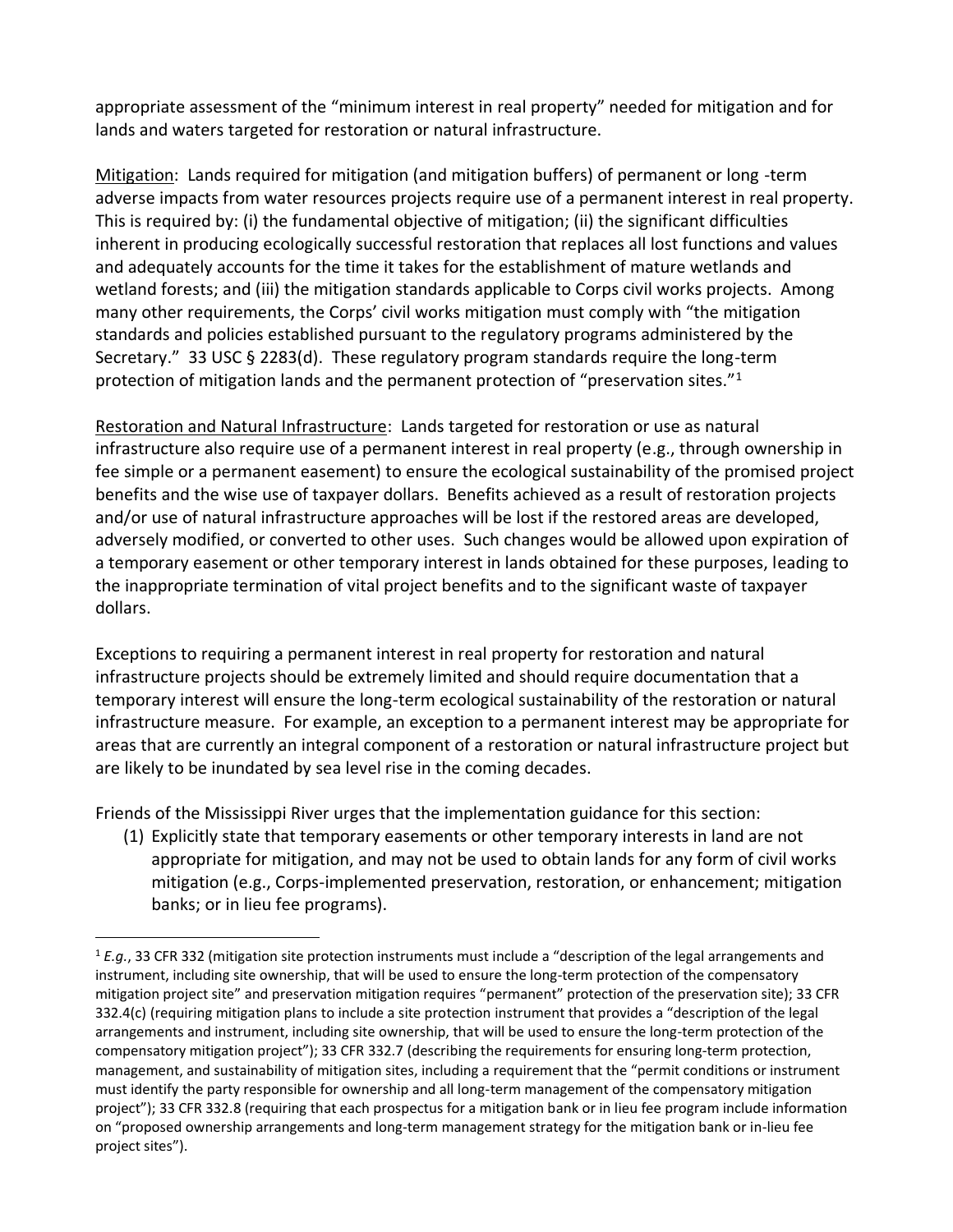(1) Explicitly state that temporary easements or other temporary interests in land are not appropriate for, and may not be used to obtain, lands and waters that will be counted as providing restoration benefits or that will be utilized for natural infrastructure except in the most limited of circumstances. The implementing guidance should further clarify that exceptions to requiring a permanent interest in real property for restoration and natural infrastructure projects will require documentation that a temporary interest will ensure the long-term ecological sustainability of the restoration or natural infrastructure measure. For example, a less than permanent interest in real property may be appropriate for areas that are currently an integral component of a restoration or natural infrastructure project but which are likely to be inundated by sea level rise in the coming decades.

### **Section 1149. Inclusion of Alternative Measure for Aquatic Ecosystem Restoration:**

Section 1149(c) states that feasibility studies for flood risk management or hurricane and storm damage risk reduction projects "shall consider" use of natural infrastructure alternatives, alone or in combination with traditional infrastructure, "if those alternatives are practicable."

Friends of the Mississippi River strongly supports increased use of natural infrastructure solutions actions that protect and restore healthy rivers, floodplains, wetlands, and shorelines — to reduce flood and storm damages. Natural infrastructure solutions have a proven track record of reducing flood and storm damages for communities while protecting the environment; avoiding catastrophic levee, floodwall, and dam failures; and reducing overall project costs. Natural infrastructure measures can also be used in combination with non-structural and structural measures to increase levels of protection and improve environmental health. The implementing guidance should provide meaningful direction and supporting information to assist Corps planners in developing effective and practicable natural infrastructure solutions.

Friends of the Mississippi River urges that the implementation guidance for this section:

(1) Describe the types of activities that qualify as natural infrastructure alternatives for purposes of section 1149 to include at least the following:

For the purposes of section 1149, natural infrastructure is the strategic use, restoration, or management of natural lands and waters to conserve and restore ecosystem functions and/or reduce flood or storm damages. Natural infrastructure alternatives seek to use, enhance, facilitate, protect or restore naturally occurring hydrologic, geomorphic, biological, chemical and ecological functions and processes of streams, rivers, floodplains, wetlands, or shorelines. Natural infrastructure includes natural and nature-based features, as defined by 33 U.S.C. 2289a. Actions that qualify for use in a natural infrastructure alternative include, but are not limited to: (i) acquisition of land or easements, including flooding easements; (ii) removal of structures such as dams, levees, and culverts to restore natural hydrology, form, function, or ecological processes; (iii) modification of structures such as dams and levees, including through sediment diversions or levee setbacks, to restore natural hydrology, form, function, or ecological processes; (iv) reoperation of dams and reservoirs to restore or better mimic natural hydrology and flow patterns (v) restoration efforts designed to reestablish natural hydrology, form, function, or processes of rivers, streams, floodplains, wetlands, or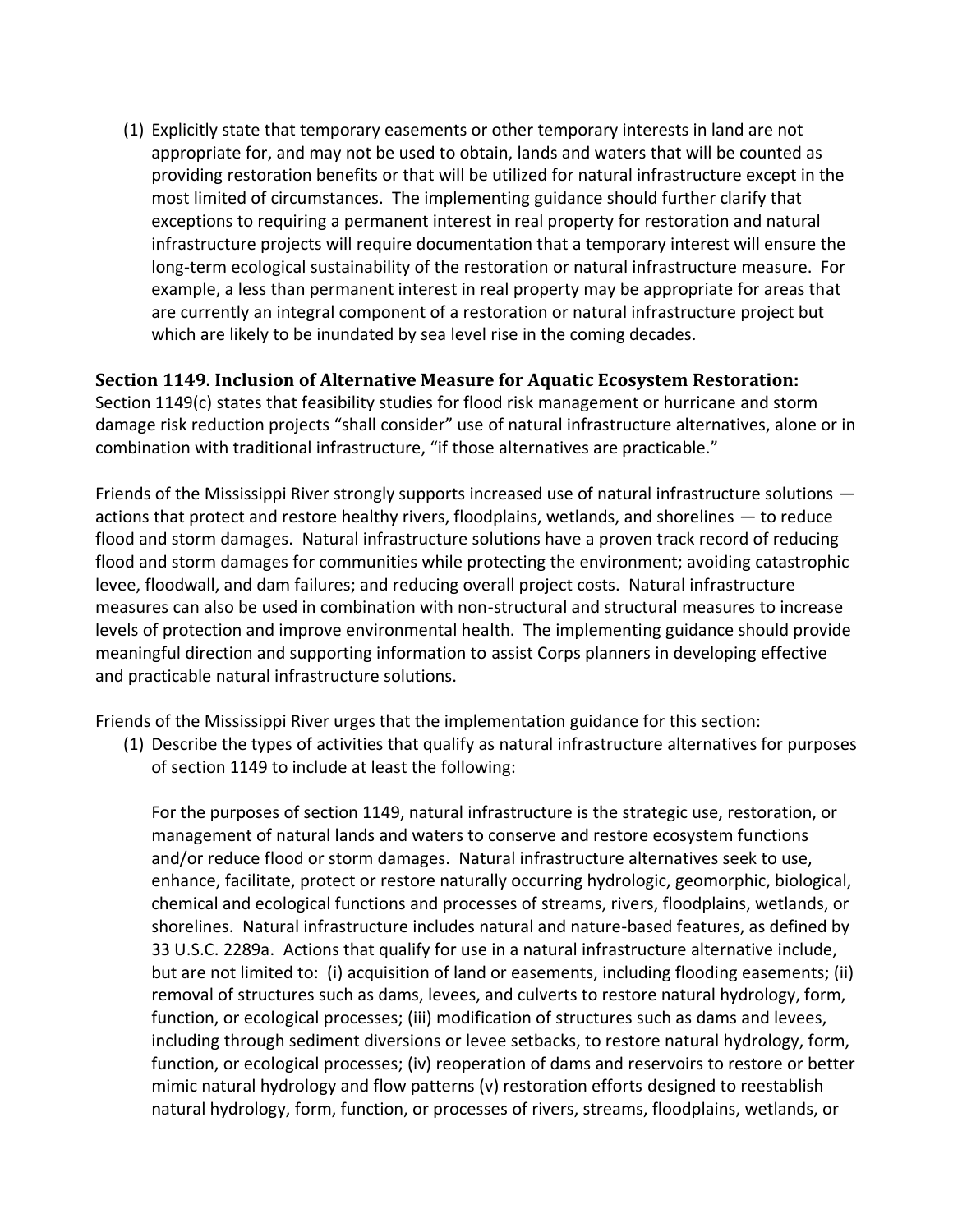shorelines; (vi) creation or restoration of living shorelines; or (vii) removal of nonnative vegetation or reintroduction of native vegetation.

- (2) Clarify that natural infrastructure measures can work effectively in combination with a wide range of other measures, including: (i) non-structural approaches which include such things as relocation, demolition, or elevation of flood-prone properties; measures to increase water conservation and efficiency; building or construction requirements or standards; and land use restrictions or limitations; (ii) changes to the operation of existing water resources projects through updates to water control manuals and navigation operations and maintenance plans; and (iii) traditional engineered infrastructure.
- (3) Provide a definition for the term "practicable" that is consistent with existing regulatory definitions. Both Corps and Environmental Protection Agency regulations define "practicable" as "available and capable of being done after taking into consideration cost, existing technology, and logistics in light of overall project purposes." 33 CFR 335.7; 40 CFR 23.10(a).
- (4) Clarify that the directive to "consider" natural infrastructure requires an intensive and careful examination of such approaches. To achieve this objective, the guidance should further clarify that:
	- a. Natural infrastructure solutions are presumed to be available unless it is clearly demonstrated in writing that such solutions cannot provide, or significantly contribute to, an appropriate level of protection.
	- b. A natural infrastructure solution may not be rejected as being impracticable simply because it may not be able to address all identified problems. In such cases, natural infrastructure must be considered in combination with non-structural approaches, operational changes, and/or traditional engineered structures.
	- c. Absent a clear demonstration that no practicable natural infrastructure solutions are available, the final array of alternatives must include at least one natural infrastructure alternative that receives a full and detailed environmental and economic analysis.
- (5) Clarify that the section 1149(c) mandates must be followed in the preparation of all flood and storm damage reduction feasibility studies, irrespective of any stated interest or objection that may be raised by the non-federal sponsor. The fundamental purpose of section 1149(c) is to ensure that natural infrastructure approaches are fully considered, and where appropriate selected, for every federally authorized flood or storm damage reduction feasibility study whether carried out by the Corps or by a non-federal sponsor.
- (6) Clarify that, as with all other types of alternatives, the Corps shall document the benefits and costs of natural infrastructure alternatives in a manner that allows meaningful comparison with the benefits and costs of traditional infrastructure. The guidance should direct that the assessment of benefits of both natural infrastructure and traditional infrastructure alternatives shall: (i) account for, including where appropriate by assessing the value of ecosystem services, flood and storm attenuation benefits across alternative types by evaluating and valuing such things as coastal or riverine erosion prevention, wave attenuation, wind reduction, storm surge attenuation, floodwater storage, and water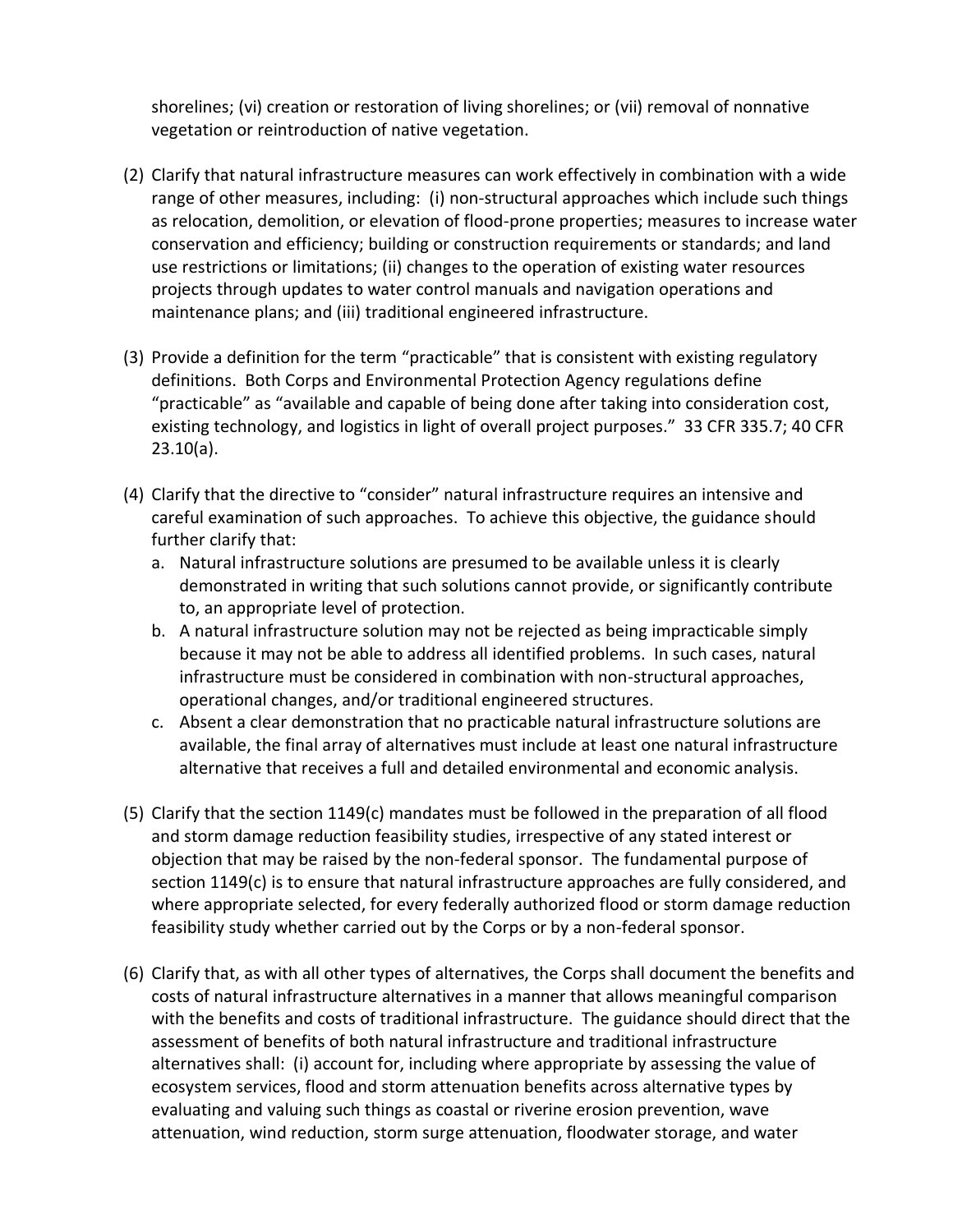storage and absorption; (ii) ensure full assessment of benefits by evaluating and valuing benefits from natural infrastructure that go beyond flood and storm damage reduction, including such things as fish and wildlife habitat, biological regulation, groundwater recharge, nutrient regulation, cultural and social justice benefits; and (iii) in assessing the benefits of projects utilizing a combination of natural infrastructure and traditional infrastructure solutions, include an evaluation and valuation of: additional levels of storm or flood protection, increased survivability of structures, and reduced maintenance costs resulting from the natural infrastructure component. The guidance should direct that the assessment of project costs of both natural infrastructure and traditional infrastructure alternatives shall include a line item that accounts for the costs of any lost or forgone ecosystem services, and a line item that accounts for the costs of any needed mitigation.

(7) Direct planners to review current science and economic literature documenting the efficacy and cost effectiveness of natural infrastructure in reducing flood and storm damages, and provide key citations to recent literature.

Finally, as you work to implement Section 1149, we recommend that you share examples of successful natural infrastructure measures with Corps planners. Natural infrastructure measures have been produced demonstrable flood and storm damage reduction benefits across the country. For example:

- During Hurricane Sandy, wetlands prevented \$625 million in flood damages in the 12 affected coastal states; and in the four states with the greatest wetland coverage, wetlands reduced damages by 20% to  $30\%$ .<sup>2</sup>
- During Hurricane Katrina, coastal wetlands reduced storm surge in some New Orleans neighborhoods by two to three feet, and levees with wetland buffers had a much greater chance of surviving than levees without wetland buffers.
- The purchase of 12,000 acres in easements along the 45-mile lowa River corridor saved local communities an estimated \$7.6 million in flood damages over a ten year period.<sup>3</sup> The easement purchase effort began after the historic 1993 floods.
- Restoration of wetlands and lands adjacent to 19 stream corridors in Staten Island, New York "successfully removed the scourge of regular flooding from southeastern Staten Island, while saving the City \$300 million in costs of constructing storm water sewers."<sup>4</sup> Approximately 400 acres of freshwater wetland and riparian stream habitat has been restored along 11 miles of stream corridors that collectively drain one third of Staten Island's land area.
- The city of Tulsa Oklahoma responded to the devastating flood of 1984 by developing and implementing a plan that restored open space where floodwater can safely overflow, created permanent lakes, and relocated buildings from the Mingo Creek floodplain. Local property owners and businesses have not suffered major property

<sup>2</sup> Narayan, S., Beck, M.B., Wilson, P., et al., The Value of Coastal Wetlands for Flood Damage Reduction in the Northeastern USA. Scientific Reports 7, Article number 9463 (2017), doi:10.1038/s41598-017-09269-z (available at https://www.nature.com/articles/s41598-017-09269-z).

<sup>3</sup> Natural Resources Conservation Service, Restoring America's Wetlands (available at [https://www.nrcs.usda.gov/Internet/FSE\\_DOCUMENTS/16/nrcs143\\_006638.pdf\)](https://www.nrcs.usda.gov/Internet/FSE_DOCUMENTS/16/nrcs143_006638.pdf).

<sup>4</sup> Cooper Union, Institute for Sustainable Design, *The Staten Island Bluebelt: A Study In Sustainable Water Management* [\(http://cooper.edu/isd/news/waterwatch/statenisland\)](http://cooper.edu/isd/news/waterwatch/statenisland). These effort was started in 1990.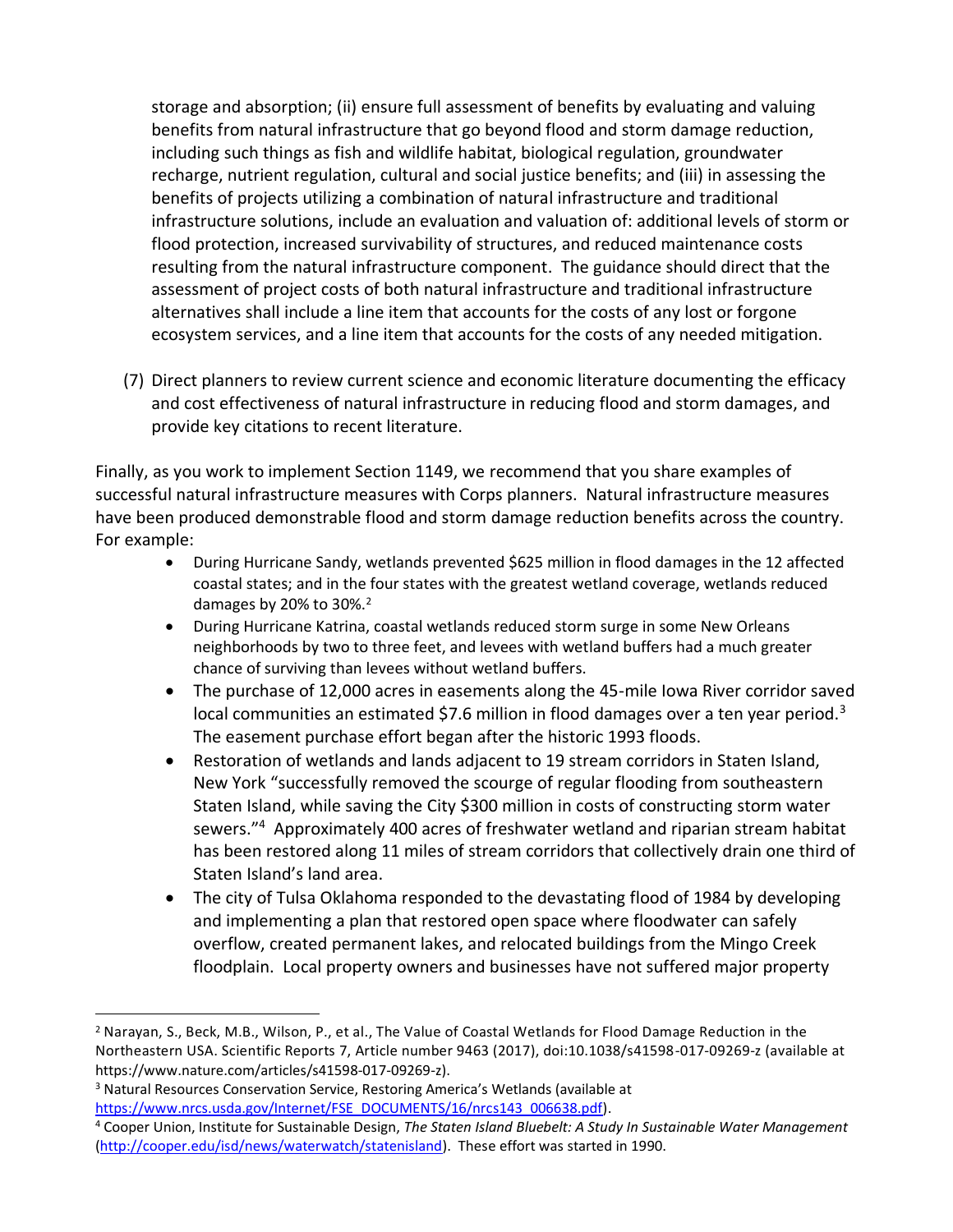losses due to flooding since the project was completed, and Tulsa's residents have received up to a 35% discount on their flood insurance rates.<sup>5</sup>

• In Vermont, a vast network of floodplains and wetlands, including those protected by 23 conservation easements protecting 2,148 acres of wetland along Otter Creek, saved Middlebury \$1.8 million in flood damages during Tropical Storm Irene, and between \$126,000 and \$450,000 during each of 10 other flood events. Just 30 miles upstream, in an area without such floodplain and wetland protections, Tropical Storm Irene caused extensive flooding to the city of Rutland.<sup>6</sup>

# **Section 1152. Study of Water Resources Development Projects by Non-Federal Interests:**

Section 1152(c) requires the Secretary to fully evaluate, and submit a written report to Congress on, a federally authorized water resources study prepared by a non-Federal sponsor within 180 days of receipt of that study.<sup>7</sup> The written report to Congress must describe: (i) whether "the study, and the process under which the study was developed, each comply with Federal laws and regulations applicable to feasibility studies of water resources development projects"<sup>8</sup>; (ii) whether the project is feasible; (iii) any recommendations regarding the plan or design of the project; and (iv) any conditions the Secretary may require for construction. Section 1152(c) also directs the Secretary to provide technical assistance to the non-Federal sponsor on the feasibility study if the non-Federal sponsor pays all associated costs; and requires the Secretary to ensure that the use of such funds "will not affect the impartial decisionmaking of the Secretary, either substantively or procedurally."

While Friends of the Mississippi River appreciates the important benefits that can be achieved through the Section 1152 non-Federal interest study process, those benefits can only be realized if the studies carried out by non-Federal sponsors comply fully with the substantive and procedural legal and technical requirements applicable to water resources studies carried out by the Secretary. Such compliance is essential for protecting the environment, public health and safety, federal taxpayers, and the public's ability to provide meaningful input into projects that can have a profound impact on their lives and livelihoods. Friends of the Mississippi River's experience with studies carried out by some non-Federal sponsors strongly supports our call for explicit guidance on these requirements.

The inclusion of detailed guidance on a non-Federal sponsor's project study obligations will facilitate and expedite the development of legally-compliant studies and prevent unnecessary delays resulting from such things as the need to undertake additional studies, obtain additional approvals, or re-issue studies for public comment due to a lack of clarity regarding substantive and procedural legal requirements. The implementing guidance should provide clear direction to non-Federal sponsors on their project study obligations, and adopt procedures to ensure that the Secretary can make a meaningful and impartial assessment of the study in the limited time provided by Section  $1152.<sup>9</sup>$ 

<sup>&</sup>lt;sup>5</sup> Naturally Resilient Communities Case Study, available at<http://nrcsolutions.org/tulsa-oklahoma/>

<sup>6</sup> K.B. Watson, et al, *Quantifying flood mitigation services: The economic value of Otter Creek wetlands and floodplains to Middlebury, VT*, Ecological Economics 130 (2016) 16-24[, https://doi.org/10.1016/j.ecolecon.2016.05.015.](https://doi.org/10.1016/j.ecolecon.2016.05.015) <sup>7</sup> Section 1152 amends 33 USC 2231.

<sup>8</sup> 33 U.S.C. § 2231(b).

<sup>9</sup> The existing guidance documents regarding preparation of studies by non-Federal sponsors do not achieve these vital objectives.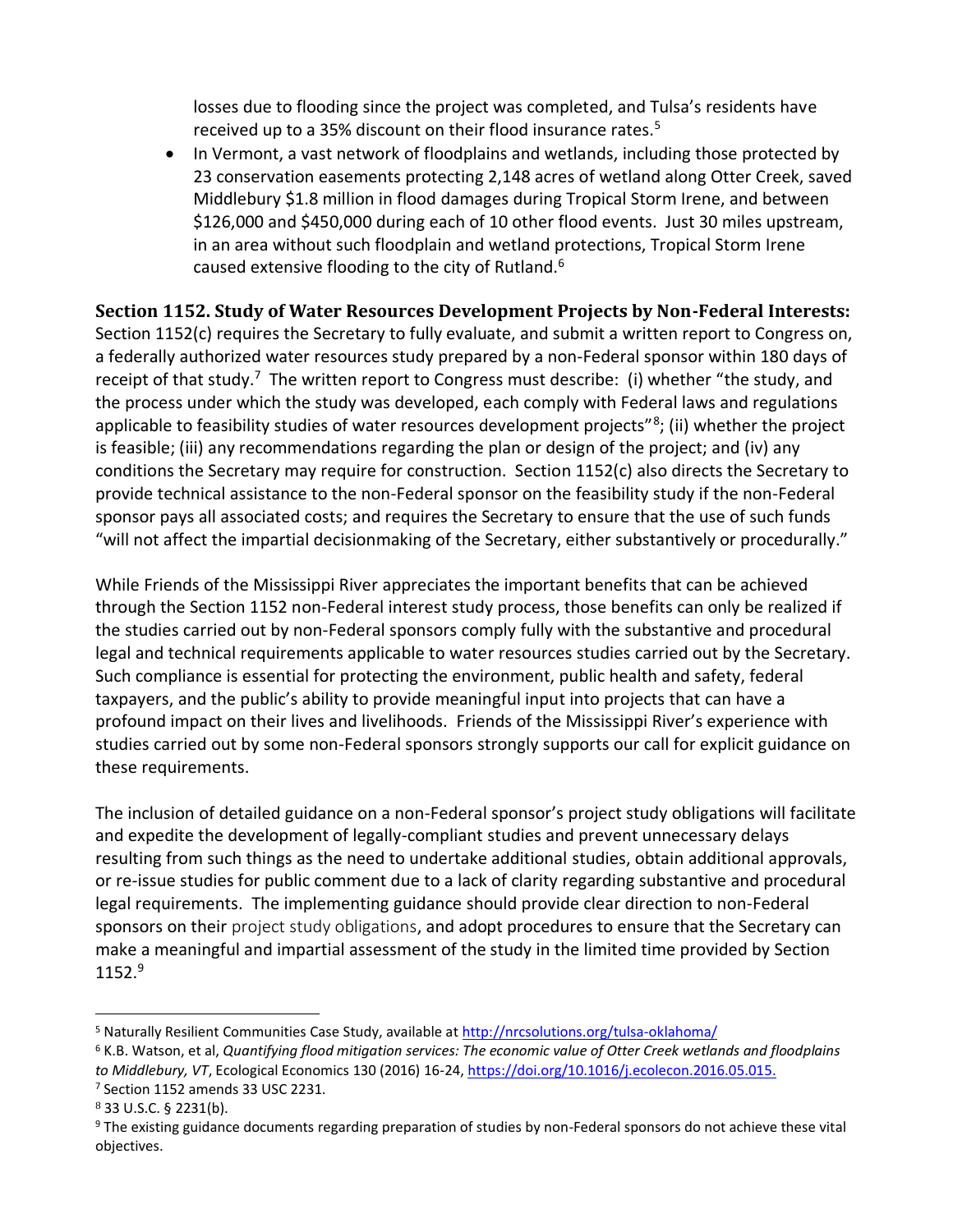Friends of the Mississippi River urges that the implementation guidance for this section:

- (1) Explicitly confirm that non-federal sponsors must comply with all substantive and procedural Federal laws and regulations applicable to feasibility studies of water resources development projects carried out by the Secretary.
- (2) Provide a detailed listing of the applicable laws that must be followed, and highlight key substantive and procedural requirements, including but not limited to the critical importance of complying with:
	- a. The National Environmental Policy Act (NEPA), including its requirement to meaningfully engage the public. To help facilitate effective public engagement in the NEPA process, as required by law, the implementing guidance should:
		- i. Establish a process for ensuring the broad dissemination of public comment opportunities, including through publication in the Federal Register with the assistance of the Corps. Friends of the Mississippi River strongly recommends providing a minimum of 60 days for public comment to provide sufficient time for members of the public to meaningfully review the typically complex and extensive study materials and prepare comments. Formal public comment periods are required on the scope of the environmental review and on draft and final environmental impact statements. Formal public comment periods should also be required on draft and final environmental assessments.
		- ii. Clarify that a public comment period on an incomplete environmental impact statement or draft environmental assessment will not satisfy NEPA, and will preclude a finding by the Secretary that the study is in compliance with the law under 33 U.S.C. § 2231(b). All analyses required under NEPA, including the documentation outlined throughout these comments on Section 1152, must be included in a draft environmental impact statement or draft environmental assessment released for public comment.<sup>10</sup> As the U.S. Court of Appeals for the Tenth Circuit has made clear, "[a] public comment period is beneficial only to the extent the public has meaningful information on which to comment."<sup>11</sup>
	- b. The Clean Water Act, including the substantive and analytical requirements of Clean Water Act Section 404 and the 404(b)(1) Guidelines,<sup>12</sup> and requirement to obtain any needed Clean Water Act Section 401 State Water Quality Certifications. The implementing guidance should require inclusion of at least a draft 404(b)(1) Guidelines analysis with the draft environmental impact statement or draft environmental assessment to facilitate meaningful public comment.
	- c. The Federal Endangered Species Act. The implementing guidance should further clarify that Endangered Species Act-required documents are to be provided to the

l

<sup>10</sup> **A recently released draft environmental impact statement prepared by the non-Federal sponsor under Section 211 failed to include critically and legally required information, including:**

<sup>11</sup> *New Mexico ex rel. Richardson v. BLM*, 565 F.3d 683, 708 (10th Cir. 2009).

 $12$  As the Corps is aware, civil works projects must comply with the substantive and analytical requirements of Clean Water Act Section 404 and the 404(b)(1) Guidelines, even though the Corps does not issue itself an actual permit. 40 C.F.R. § 230.2; 33 C.F.R. § 336.1.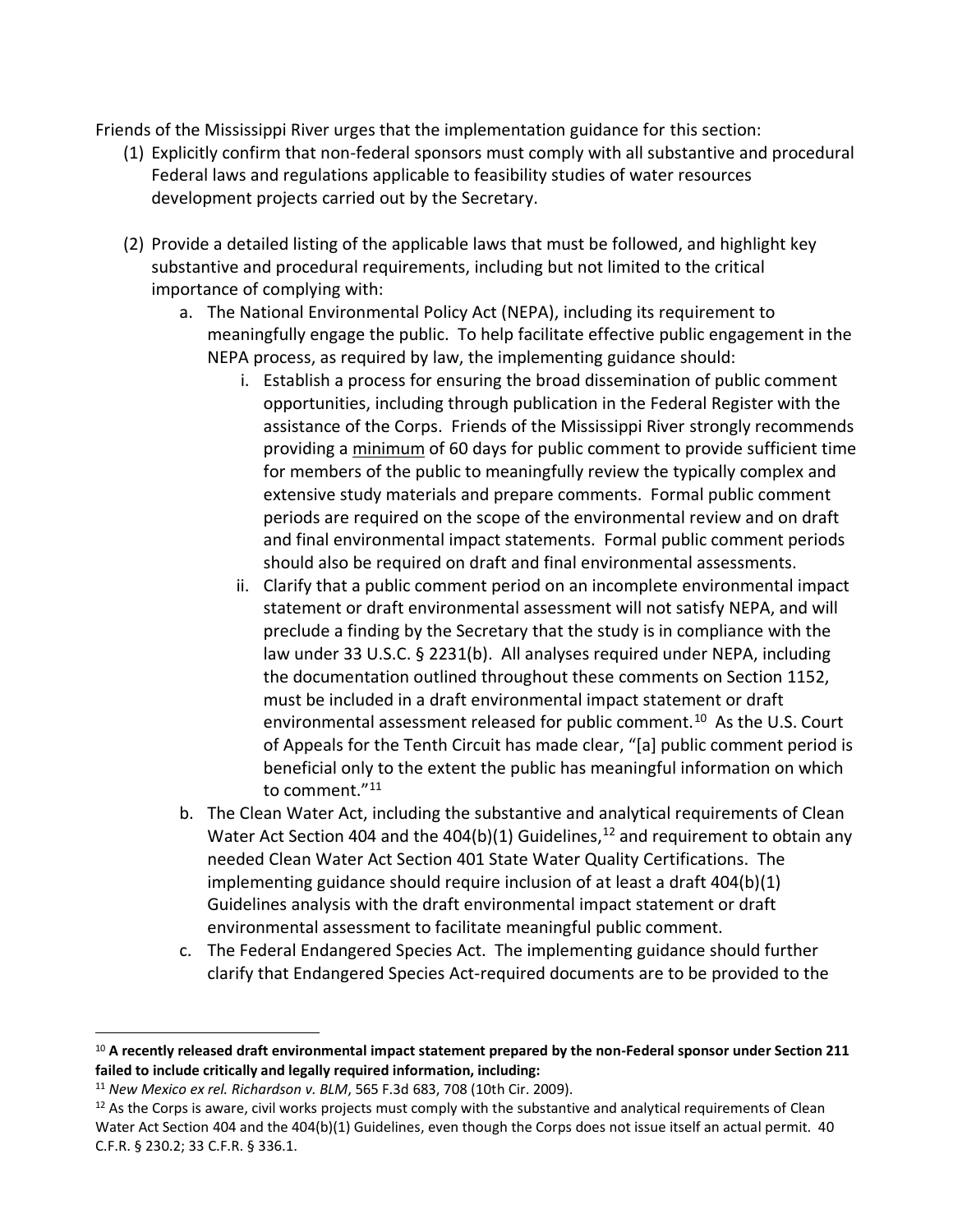public along with the draft environmental impact statement or draft environmental assessment to facilitate meaningful public comment.

- d. The Fish and Wildlife Coordination Act. The implementing guidance should further clarify that all Planning Aid Letters and at least a draft Fish and Wildlife Coordination Act report are to be provided as part of the draft environmental impact statement or draft environmental assessment to facilitate meaningful public comment.
- e. The full suite of mitigation requirements applicable to Corps civil works projects, including the requirements to: mitigate all impacts that are more than "negligible"; include detailed and highly specific mitigation plans; carry out mitigation monitoring until ecological success is established; mitigate impacts to not less than "in-kind" conditions; comply with "the mitigation standards and policies established pursuant to the regulatory programs administered by the Secretary"; and implement mitigation prior to, or concurrently with, project construction. 33 U.S.C § 2283.
- f. The Independent External Peer Review requirements, including the requirements regarding public notification; and the Corps' internal peer review requirements. 33 U.S.C. § 2343. The implementing guidance should further clarify that any initial reports (draft or final) and responses prepared by an Independent External Peer Review panel are to be provided as part of the draft environmental impact statement or draft environmental assessment to facilitate meaningful public comment.
- g. The requirement to consider natural infrastructure alternatives, alone or in combination with traditional infrastructure, "if those alternatives are practicable" in each feasibility study for flood risk management or hurricane and storm damage risk reduction projects. WRDA 2018, Section 1149(c).
- h. The requirement to consider nonstructural alternatives when planning flood damage reduction projects. 33 U.S.C. § 701b-11.
- i. The National Water Resources Planning Policy requirement that all federal water resources projects are to "protect[]and restor[e] the functions of natural systems and mitigat[e] any unavoidable damage to natural systems." 42 U.S.C. 1962-3.
- (3) Clarify that non-Federal interests must provide planning and design data on the Internet and upon a request from members of the public. The Secretary is required to use available funds to "make publicly available, including on the Internet all data in the custody of the Corps of Engineers on" among other things "the planning, design, construction, operation, and maintenance of water resources development projects." 33 U.S.C. § 2342. The Secretary must make this data publicly available "as quickly as practicable after the data is generated by the Corps of Engineers." *Id*.
- (4) Strongly encourage the non-Federal sponsor to undertake early coordination with the Corps, the U.S. Fish and Wildlife Service and/or the National Oceanic and Atmospheric Administration as applicable, the Environmental Protection Agency, and state resource agencies.
- (5) Establish an interim review process during which the Corps can provide an initial assessment of the non-Federal sponsor's compliance with substantive and procedural legal requirements before the non-Federal sponsor moves to the next step of the study development process. As part of this interim review process, the implementing guidance should direct the Corps to provide an initial assessment of at least the following: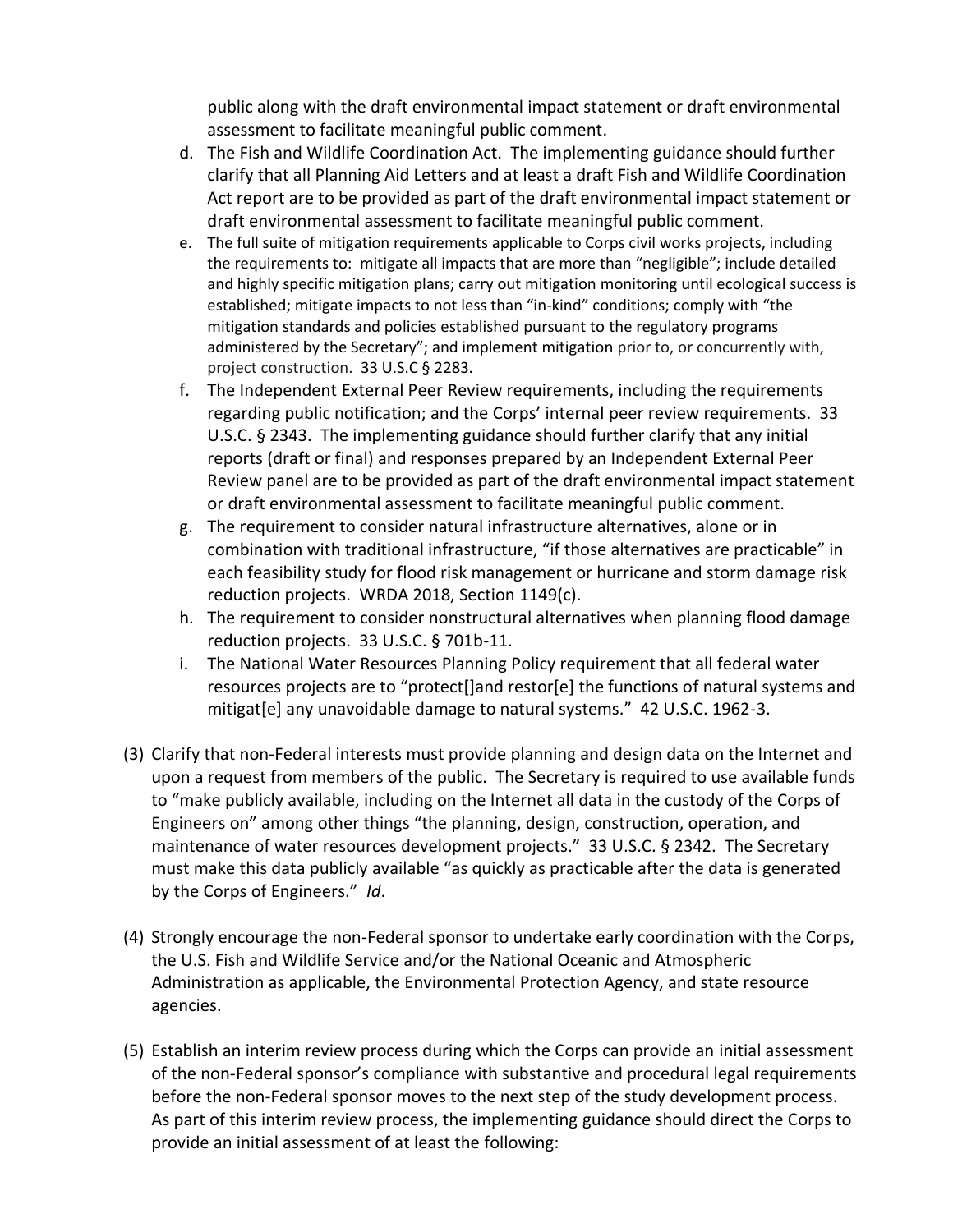- a. Whether the scope and nature of the water resources problem being studied warrants Federal participation. If it is not in the Federal interest the study should be terminated as early as possible to save time and resources;
- b. Whether the identified project purpose meets the standards established by the National Environmental Policy Act;
- c. Whether the appropriate level of independent review is being carried out, including Independent External Peer Review under 33 U.S.C. § 2343, and whether the statutory and other requirements for such reviews are being complied with;
- d. Whether the draft Environmental Impact Statement or draft Environmental Assessment is appropriate for release for public comment based on an initial assessment of legal compliance, level of detail, technical evaluations, and inclusion of required materials and analyses; and
- e. Whether the public notice, engagement, and commenting processes being used by the non-Federal sponsor are adequate or whether additional efforts or more extensive efforts to engage the public are required.
- (6) Clarify that the Corps will take control of the handling of peer, policy, and legal reviews, as provided for in ER 1105-2-100, where the interim review process identifies problems that are not fully addressed by the non-Federal sponsor. ER 1105-2-100 provides that:

"Decision Documents Prepared by Sponsors. For a decision document prepared by a nonFederal interest, such as under the authority of Section 211 of WRDA 1996, the District should encourage the non-Federal interest to utilize the review and approval processes described in this appendix in order to receive timely input on the adequacy of their report and maximize the opportunity for approval by the Secretary. If the non-Federal interest chooses some other path, the District should expect to conduct peer, policy and legal reviews of the final decision document, or possibly some interim product, and to provide the results of their reviews to the MSC and RIT along with advice on whether the report should be approved. The MSC will endorse the District's findings with its own views on approval and advise the RIT regarding the adequacy of the District's reviews. The RIT will engage an OWPR policy and legal compliance review, and forward the results to ASA(CW) with summary advice regarding the consistency of the document with technical, policy and legal requirements, and a recommendation to approve or not approve the report. The District will retain responsibility for fulfilling the NEPA requirements, including any necessary scoping meetings, public reviews, filings with EPA, executing a FONSI, and/or providing the draft ROD for HQUSACE or ASA(CW) signature, as appropriate. A report prepared by non-Federal interests may still require a Chief's Report (i.e., Section 203 reports), so a CWRB and follow-on procedures may be necessary."<sup>13</sup>

(7) Prohibit the use of emergency procedures for implementing NEPA in the development of studies prepared by non-Federal sponsors under this section.

l

<sup>13</sup> ER 1105-2-100 Appendix H, Amendment #1 20 Nov 07, at paragraph H-8 (available at [https://www.publications.usace.army.mil/Portals/76/Publications/EngineerRegulations/ER\\_1105-2-100.pdf\)](https://www.publications.usace.army.mil/Portals/76/Publications/EngineerRegulations/ER_1105-2-100.pdf)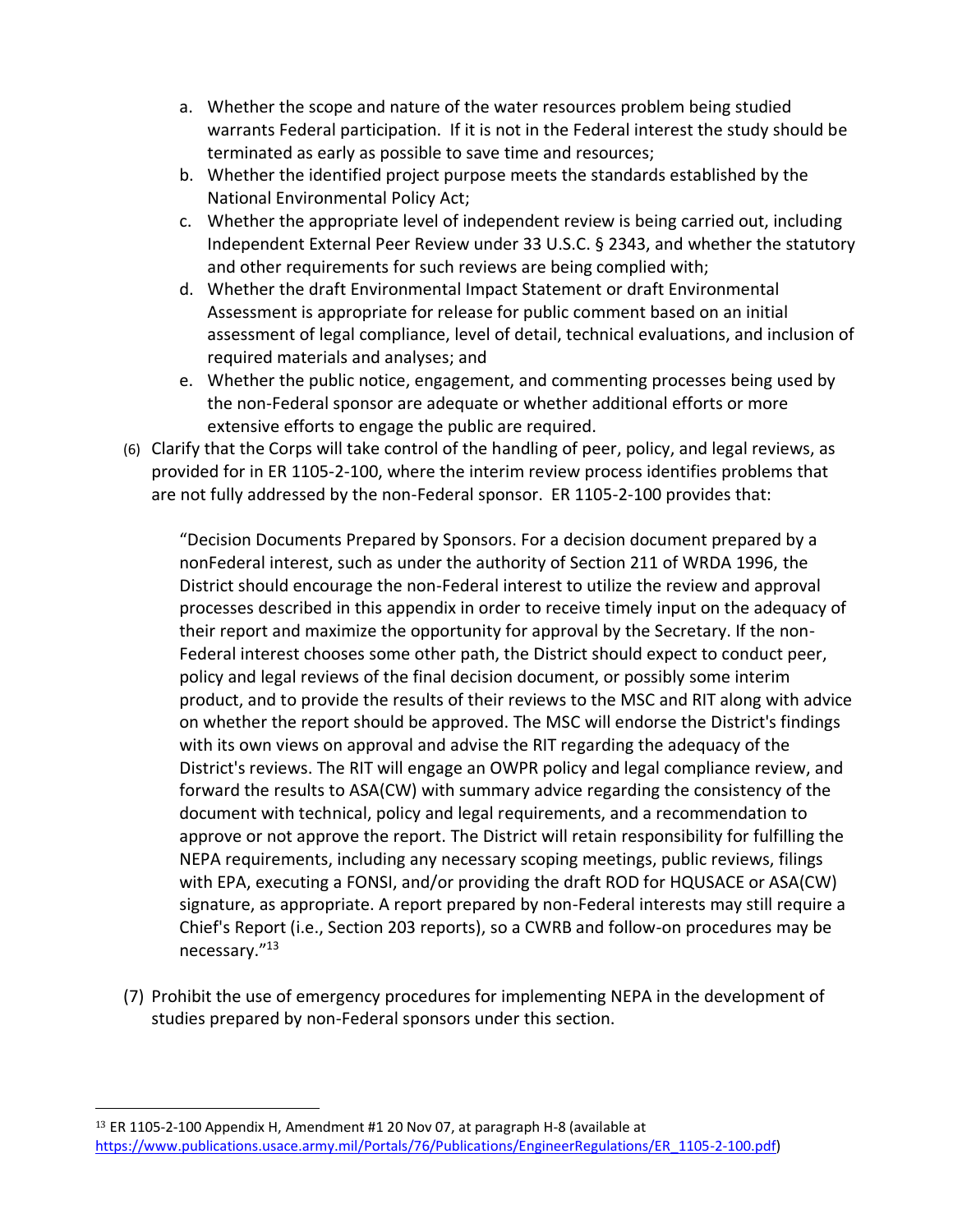(8) Clarify that in making the determination required under 33 U.S.C. § 2231(b), the Secretary will review each feasibility study and environmental evaluation developed by a non-Federal sponsor with rigor, and will consider and take full account of comments on the study submitted by other federal agencies, states, tribes, and members of the public.

## **Section 1153. Construction of Water Resources Development Projects by Non-Federal Interests:**

Section 1153 provides, among other things, that a non-Federal interest is not required "to obtain any Federal permits or approvals that would not be required if the Secretary carried out the project or separable element" for projects carried out under Section 1153 provided the non-Federal interest has entered into a written agreement with the Secretary that satisfies the requirements established by Section 1153. However, the directives in Section 1153 are subject to two important exemptions: (1) the non-Federal interest must obtain Federal permits or approvals where "significant new circumstances or information relevant to environmental concerns or compliance have arisen since development of the project recommendation;" and (2) in all cases, the non-Federal interest is "required to obtain a certification from a State under Federal law to carry out the project," if such a certification would otherwise be required.

Given the complex nature of Section 1153, Friends of the Mississippi River urges that the implementing guidance clearly identify the applicable permits, approvals, and certifications subject to this Section. The implementing guidance should also provide direction regarding the "legal and technical requirements" that must be complied with under the Section 1153 written agreement, and the legal implications of a determination that "significant new circumstances or information relevant to environmental concerns or compliance have arisen since development of the project recommendation."

Friends of the Mississippi River urges that the implementation guidance for this section:

- (1) Clearly describe the types of Federal permits and approvals that must still be obtained by the non-Federal sponsor because they would be required for a project constructed by the Secretary. These include at least the following:
	- a. Permits or approvals required pursuant to the Federal Endangered Species Act, including Biological Opinions and Incidental Take Permits.
	- b. Permits or approvals required pursuant to the Marine Mammal Protection Act, including Incidental Take Permits.
	- c. Approvals required by a coastal state under the Coastal Zone Management Act, including state concurrence with a Consistency Determination.
	- d. Permits or approvals required by Clean Water Act Sections 401, 402, and a state dredge and fill permit in those states with delegated Clean Water Act 404 authority (see also, recommendation (3) below).
- (2) Clarify that the "written agreement" requiring a non-Federal interest to "comply with the same legal and technical requirements that would apply if the project or separable element were carried out by the Secretary," requires full compliance with an extensive array of requirements including, but not limited to: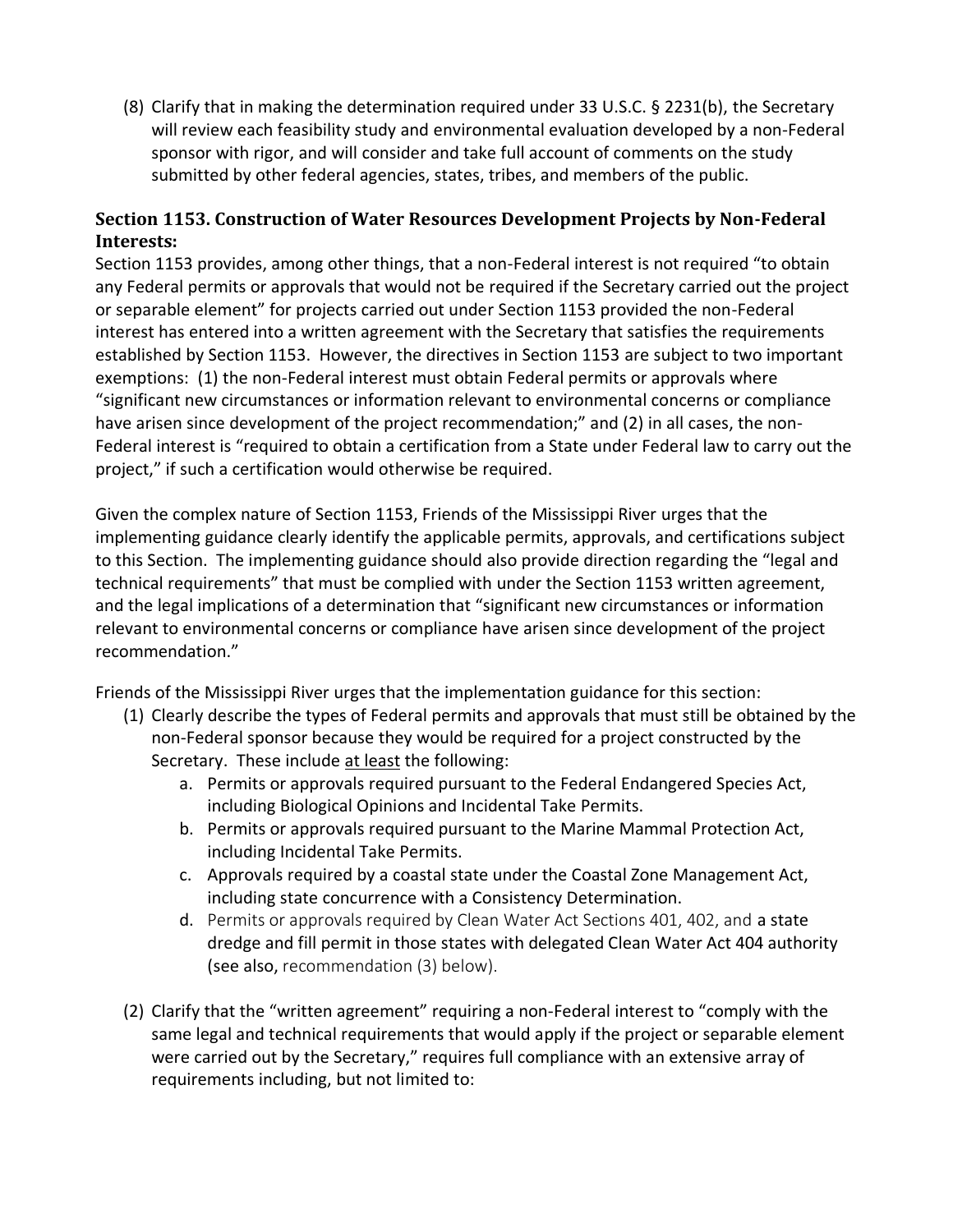- a. Clean Water Act Section 404 and the 404(b)(1) Guidelines. Corps civil works projects must comply with the substantive and analytical requirements of § 404, although the Corps does not issue itself an actual permit. 40 C.F.R. § 230.2; 33 C.F.R. § 336.1.
- b. The full suite of mitigation requirements applicable to Corps civil works projects, including the requirements to: mitigate all impacts that are more than "negligible"; include detailed and highly specific mitigation plans; carry out mitigation monitoring until ecological success is established; mitigate impacts to not less than "in-kind" conditions; comply with "the mitigation standards and policies established pursuant to the regulatory programs administered by the Secretary"; and implement mitigation prior to, or concurrently with, project construction. 33 U.S.C § 2283.
- c. The Independent External Peer Review requirements established by 33 U.S.C. § 2343, including the public notification requirements.
- d. The National Water Resources Planning Policy requirement that all federal water resources projects are to "protect[]and restor[e] the functions of natural systems and mitigat[e] any unavoidable damage to natural systems." 42 U.S.C. 1962-3.

Additional requirements are described in our comments on Section 1152, above.

- (3) Clarify that the new "Certifications" provision, which will be codified at 33 U.S.C. § 2232(b)(3), requires a non-Federal sponsor to obtain a state Clean Water Act Section 401 Water Quality Certification, and a state dredge and fill permit in those states with delegated Clean Water Act 404 authority. As noted in recommendation (1) above, the non-Federal sponsor is also required to obtain a state concurrence with a Coastal Zone Management Act Consistency Determination.
- (4) Clarify that a supplemental environmental review must be prepared if "significant new circumstances or information relevant to environmental concerns or compliance have arisen since development of the project recommendation," as referred to in Section 1153. Agencies are required to prepare a supplement to an environmental impact statement if "the agency makes substantial changes in the proposed action that are relevant to environmental concerns; or there are significant new circumstances or information relevant to environmental concerns and bearing on the proposed action or its impacts."<sup>14</sup> An environmental assessment must also be supplemented if these standards are met.<sup>15</sup>

### **Section 1168. Disposition of Projects:**

 $\overline{\phantom{a}}$ 

Section 1168 directs the Corps to carry out disposition studies in a transparent process, including by providing opportunities for public comment and publishing final studies; requires the Secretary to "consider modifications that would improve the overall quality of the environment in the public interest, including removal of the project or a separable element of a project"; and authorizes the Secretary to use existing authorities to pursue the removal of infrastructure recommended for removal in a disposition study in partnership with others.

<sup>14</sup> 40 C.F.R. § 1502.9(c); see *Marsh v. Oregon Natural Resources Council*, 490 U.S. 360, 374 (1989) ("If there remains major Federal action to occur, and the new information is sufficient to show that the remaining action will affect the quality of the human environment in a significant manner or to a significant extent not already considered, a supplemental EIS must be prepared.")

<sup>15</sup> E.g., *Idaho Sporting Congress v. Thomas*, 137 F.3d 1146, 1152 (9th Cir. 1998).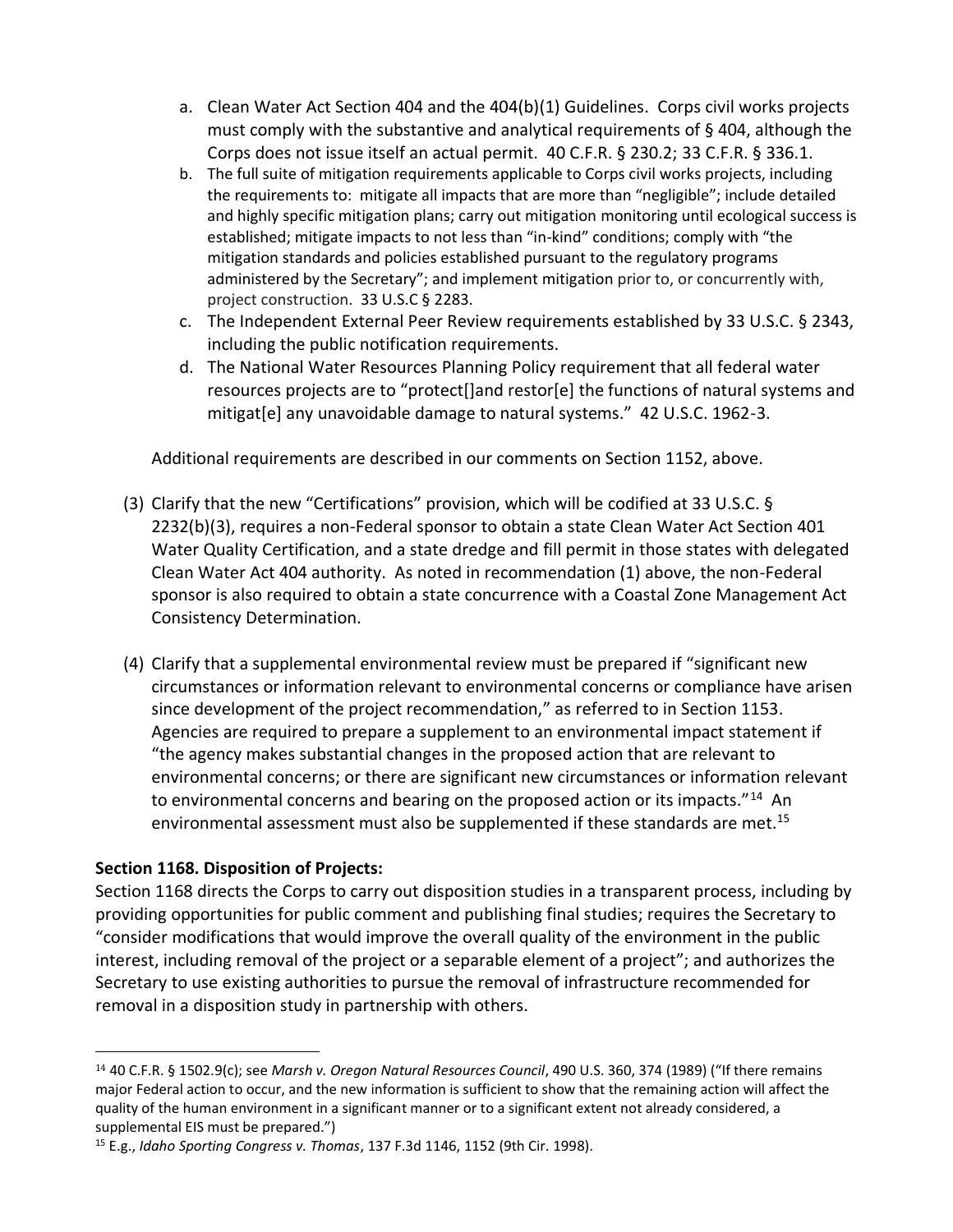Friends of the Mississippi River strongly encourages the disposition and removal of Corps infrastructure projects that no longer serve a Federal interest as such removal creates important opportunities for highly effective, self-sustaining ecosystem restoration that will benefit people and wildlife. The implementing guidance should update and revise the Interim Guidance on the Conduct of Disposition Studies<sup>16</sup> issued by the Corps in 2016 (the "Disposition Study Interim Guidance") to account for the important changes established by Section 1168. The implementation guidance should also clarify the need to prepare an environmental impact statement or environmental assessment as part of the Disposition Study process, as required by the National Environmental Policy Act.

Friends of the Mississippi River urges that the implementation guidance for this section:

- (1) Clarify that both Draft and Final disposition studies are subject to formal public notice and comment periods to ensure full transparency and facilitate public input into disposition studies which are funded 100% through federal taxpayer dollars.
- (2) Direct the posting of Draft and Final disposition studies, and related public comments, on the Corps' website within 10 days of completion. We recommend that all disposition studies be accessible through a single webpage to increase transparency, and to facilitate the public's ability to locate disposition studies and track and engage in the disposition study process.
- (3) Further increase transparency during the disposition study process by:
	- a. Making the "preliminary opinion regarding the marketability of the project" available to the public to inform the comment period on Draft and Final Disposition Studies. This preliminary opinion is required by Section 6 of the Disposition Study Interim Guidance which states that "Real Estate will prepare a preliminary opinion regarding the marketability of the project, in total or as separate segments to other federal agencies, state and local authorities, or private entities."
	- b. Making information prepared pursuant to the "Decision Meeting" and "Milestone"<sup>17</sup> requirements of the Disposition Study Interim Guidance available to the public to inform the public comment period on the Draft and Final Disposition Studies. Some districts appear to be relying on data and studies generated by single user groups during this initial decision-making stage in the disposition study process, which could inadvertently skew the decision-making process. The public should have access to this, and all other information used by the Corps, to ensure transparency and provide opportunities for meaningful public comment.
	- c. Provide an opportunity for public comment on any determination that a disposition study will not be pursued for a particular project.
- (4) Explicitly state that disposition studies "shall consider modifications that would improve the overall quality of the environment in the public interest, including removal of the project or separable element of a project" as required by Section 1168. The Disposition Study Interim Guidance should also be amended to remove any statements to the contrary.

<sup>&</sup>lt;sup>16</sup> USACE, Interim Guidance on the Conduct of Disposition Studies, August 22, 2016 (available at

[https://planning.erdc.dren.mil/toolbox/library/MemosandLetters/2016\\_Disposition\\_Memo.pdf\)](https://planning.erdc.dren.mil/toolbox/library/MemosandLetters/2016_Disposition_Memo.pdf).

<sup>17</sup> Disposition Study Interim Guidance, Sections 7(a) and (b).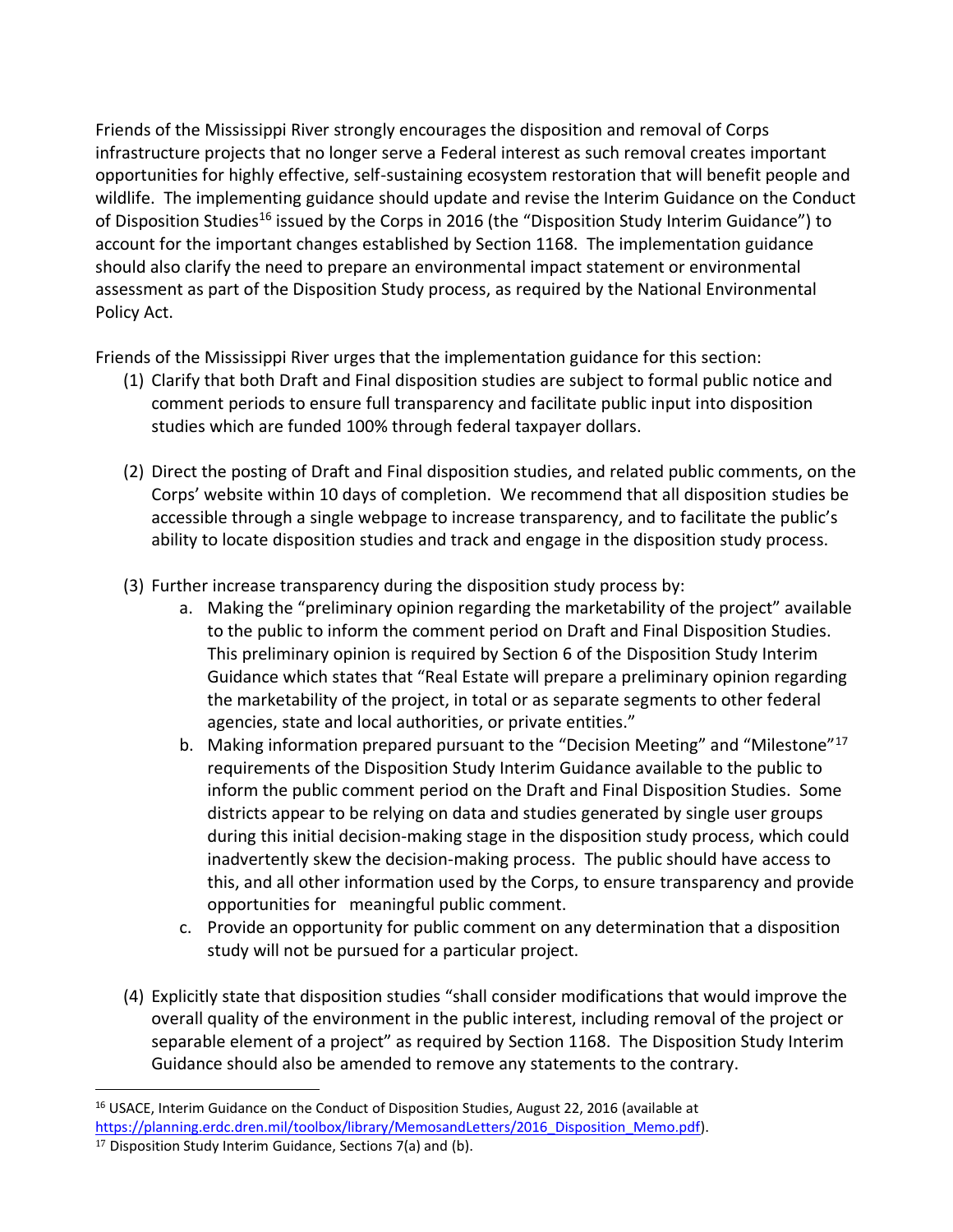- (5) Explicitly state that separate authorization is no longer required to pursue removal of a project or separable element of a project where, upon completion of a disposition study, the Secretary determines that the project or separable element is no longer in the Federal interest and recommends removal. Under those circumstances "the Secretary is authorized, using existing authorities, to pursue removal of the project or separable element of a project in partnership with other Federal agencies and non-Federal entities with appropriate capabilities to undertake infrastructure removal." WRDA 2018 § 1168. The Disposition Study Interim Guidance should also be amended to remove any statements to the contrary.
- (6) Amend the definition of "Disposition Studies" in Section 2 of the Disposition Study Interim Guidance to properly identify the types of projects subject to Section 1168 and the Disposition Study process. Disposition studies are authorized by Sec. 216 of the Flood Control Act of 1970, which authorizes the Secretary "to review the operation of projects *the construction of which has been completed and which were constructed by* the Corps of Engineers."<sup>18</sup> However, the 2016 Disposition Study Interim Guidance applies to a much smaller array of projects due to its inappropriate Disposition Study definition which restricts disposition studies to evaluating "a water resources development project *operated and maintained* by the Corps of Engineers."<sup>19</sup> Section 2(b) of the Disposition Study Interim Guidance should be revised to clarify that disposition studies can be carried out for any project constructed by the Corps, not just for those projects that the Corps continues to be operate and maintain.
- (7) Delete Section 3 of the Disposition Study Interim Guidance, or substantially revise Section 3 to conform to existing law which explicitly states that in carrying out a disposition study, "the Secretary shall consider modifications that would improve the overall quality of the environment in the public interest, including removal of the project or separable element of a project." Section 3 of the Interim Guidance does not comply with Section 1168 because it states that a separate feasibility study or major rehabilitation study is required to investigate "opportunities . . . to modify a project to serve its authorized or a new water resources development purpose, such as ecosystem restoration" and that such studies "will not be conducted using disposition study funding." Section 3 of the Interim Guidance also appears to be in conflict with Section 216 of the 1970 Flood Control Act which allows the Corps to use the disposition study process to report to Congress on the "advisability of modifying the structures or their operation, and for improving the quality of the environment in the overall public interest."<sup>20</sup>
- (8) Amend Section 6 of the Disposition Study Interim Guidance to clarify that Real Estate recommendations must take into account project modifications that would improve the overall quality of the environment in making recommendations. The current Interim

l

<sup>18</sup> 33 USC 549a (emphasis added).

<sup>&</sup>lt;sup>19</sup> Disposition Study Interim Guidance § 2(b) (emphasis added) ("A specific type of study conducted under the authority of Section 216 of the Flood Control Act of 1970 (Review of Completed Projects) with the intent to determine whether a water resources development project operated and maintained by the Corps of Engineers should be deauthorized, and if the associated real property and Government-owned improvements should undergo disposal.") <sup>20</sup> 33 USC 549a